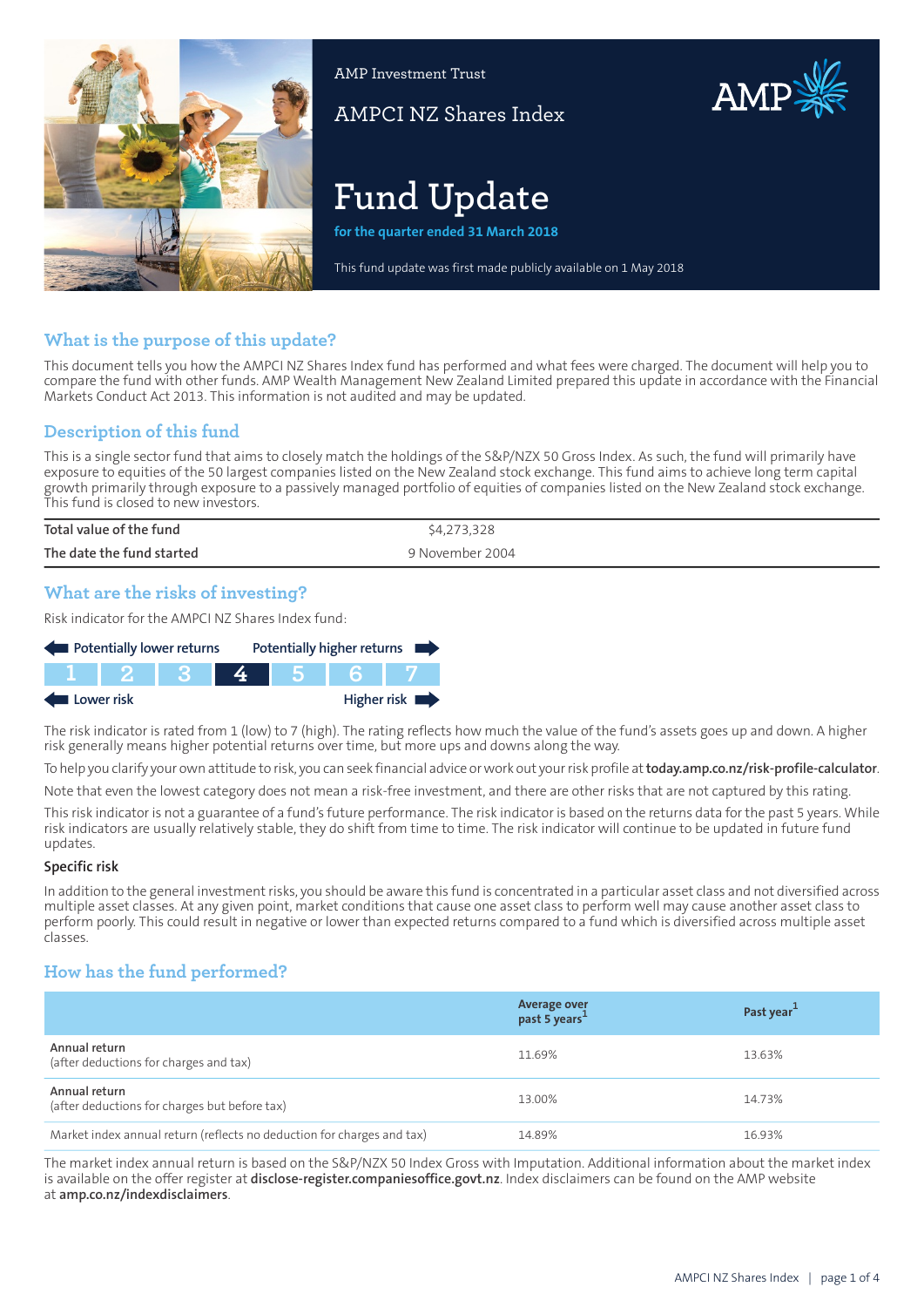#### **Annual return graph**



Return

This shows the return after fund charges and tax for each of the last 10 years ending 31 March. The last bar shows the average annual return for the last 10 years, up to 31 March 2018.

**Important:** This does not tell you how the fund will perform in the future.

Returns in this update are after tax at the highest prescribed investor rate (PIR) of tax for an individual New Zealand resident. Your tax may be lower.

## **What fees are investors charged?**

Investors in the AMPCI NZ Shares Index fund are charged fund charges. In the year to 31 March 2017 these were:

|                                             | % of net asset value                                                     |
|---------------------------------------------|--------------------------------------------------------------------------|
| Total fund charges                          | $1.41\%$ *                                                               |
| Which are made up of -                      |                                                                          |
| Total management and administration charges | 1.41%                                                                    |
| Including -                                 |                                                                          |
| Manager's basic fee                         | 0.96%                                                                    |
| Other management and administration charges | 0.45%                                                                    |
| Total performance-based fees                | $0.00\%$                                                                 |
| <b>Other charges</b>                        | Dollar amount per investor or description<br>of how charge is calculated |
| <b>NIL</b>                                  |                                                                          |

\* Based on a decrease in regulatory and administration costs and expenses, the Manager estimates that the total fund charges for the next scheme year will be 1.32% of the net asset value.

Investors may also be charged individual action fees for specific actions or decisions (for example, for withdrawing from or switching funds). See the 'fees and other charges' document on the entry relating to the offer of interests in the AMP Investment Trust maintained on the offer register (**[disclose-register.companiesoffice.govt.nz](https://disclose-register.companiesoffice.govt.nz/)**) for more information about those fees.

Small differences in fees and charges can have a big impact on your investment over the long term.

## **Example of how this applies to an investor**

Craig had \$10,000 in the fund at the start of the year and did not make any further contributions. At the end of the year, Craig received a return after fund charges were deducted of \$1,363.00 (that is 13.63% of his initial \$10,000). Craig also paid \$0.00 in other charges. This gives Craig a total return after tax of \$1,363.00 for the year.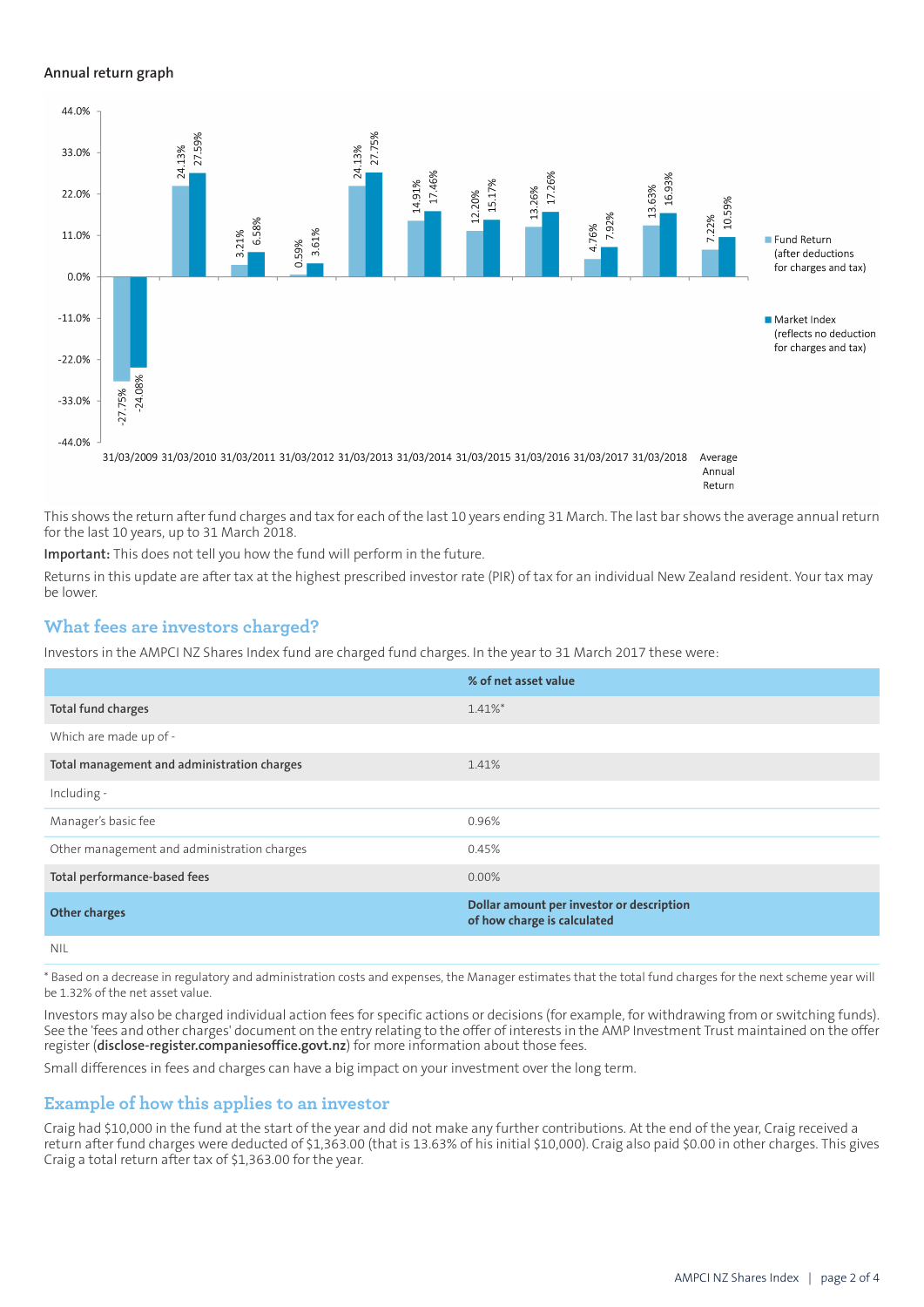# **What does the fund invest in?**

## **Actual investment mix<sup>2</sup>**

This shows the types of assets that the fund invests in.



### **Target investment mix**

This shows the mix of assets that the fund generally intends to invest in.

| <b>Asset Type</b>            | <b>Allocation</b> |
|------------------------------|-------------------|
| Cash and cash equivalents    | 0.00%             |
| New Zealand fixed interest   | 0.00%             |
| International fixed interest | 0.00%             |
| Australasian equities        | 100.00%           |
| International equities       | 0.00%             |
| Listed property              | $0.00\%$          |
| Unlisted property            | 0.00%             |
| Commodities                  | 0.00%             |
| Other                        | 0.00%             |

# **Top 10 investments<sup>2</sup>**

|                | <b>Name</b>                     | Percentage<br>of fund<br>net assets | <b>Asset Type</b>     | Country     | <b>Credit rating</b><br>(if applicable) |
|----------------|---------------------------------|-------------------------------------|-----------------------|-------------|-----------------------------------------|
| 1              | a2 Milk Coltd                   | 10.20%                              | Australasian equities | New Zealand | N/A                                     |
| 2              | Fisher & Paykel Healthcare Corp | 8.48%                               | Australasian equities | New Zealand | N/A                                     |
| 3              | Spark New Zealand Ltd           | 6.89%                               | Australasian equities | New Zealand | N/A                                     |
| $\overline{4}$ | Auckland International Airport  | 6.43%                               | Australasian equities | New Zealand | N/A                                     |
| 5              | Ryman Healthcare Ltd            | 5.54%                               | Australasian equities | New Zealand | N/A                                     |
| 6              | Fletcher Building Ltd           | 4.73%                               | Australasian equities | New Zealand | N/A                                     |
|                | Contact Energy Ltd              | 4.23%                               | Australasian equities | New Zealand | N/A                                     |
| 8              | Meridian Energy Ltd             | 3.87%                               | Australasian equities | New Zealand | N/A                                     |
| 9              | Z Energy Ltd                    | 3.15%                               | Australasian equities | New Zealand | N/A                                     |
| 10             | SKYCITY Entertainment Group Ltd | 2.96%                               | Australasian equities | New Zealand | N/A                                     |

The top 10 investments make up 56.48% of the fund.